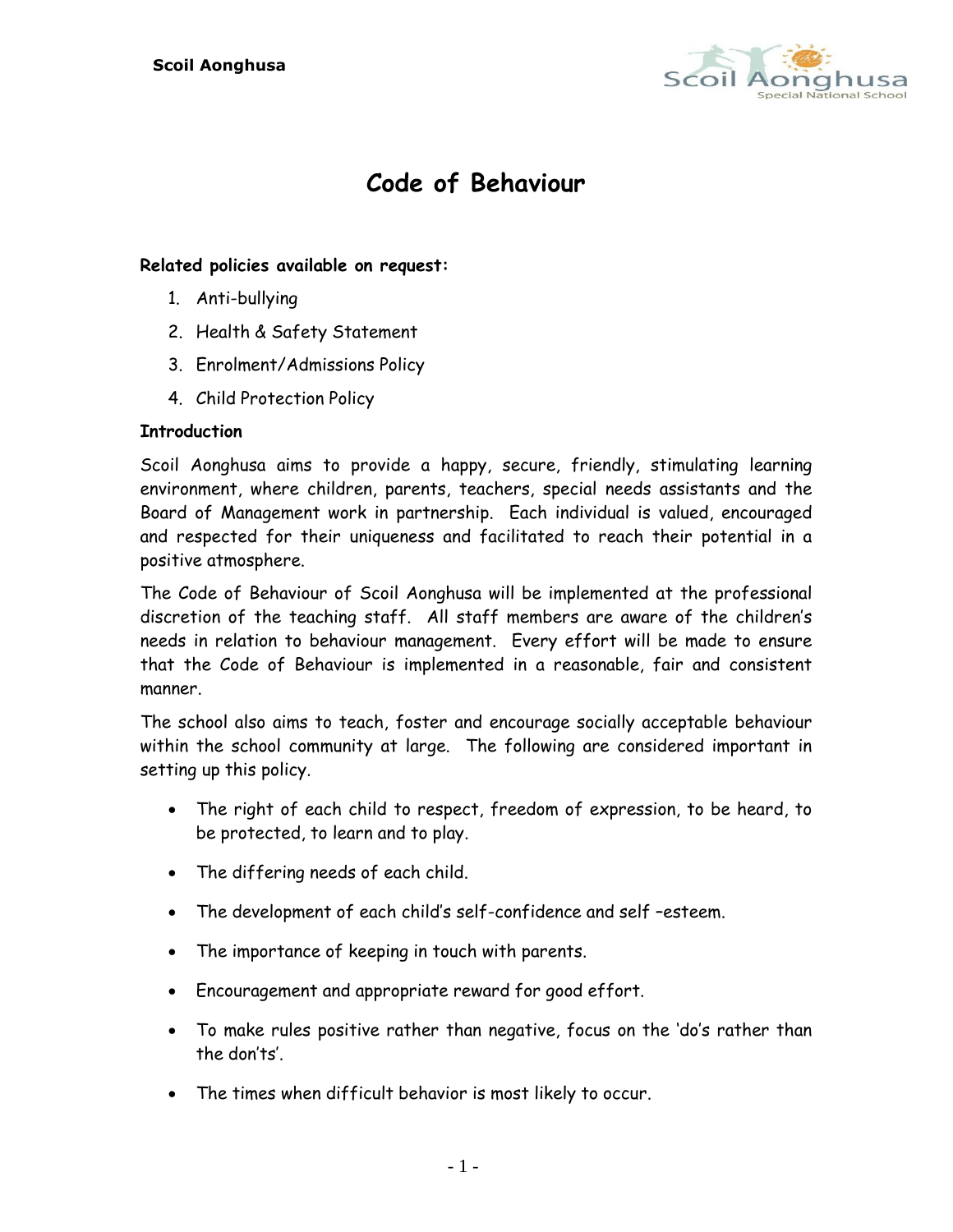

- The most productive use of 'timeout' and suspension.
- To create a school atmosphere that is calm, positive and structured.
- For staff to act as role models reinforcing appropriate behavior for students.
- To use affirmative respectful language suitable to the students level.
- Curricular activities should be appropriate to the needs of individual students and programmes reviewed regularly.
- The physical environment should be safe, comfortable and visually pleasing.

#### **It is our Policy:**

- To expect the highest standards from each child.
- To make children aware of this expectation.
- To inform parent(s)/guardians of our expectation and to let them know verbally or in writing when difficulties arise.
- To inform a parent when a student behaves particularly well.
- To reward good behavior appropriately.
- To use appropriate sanctions where necessary.
- That the class teacher deals with the difficulty at class level where possible.
- That the teacher keeps the special needs assistant(s) informed of disciplinary action and where necessary other school staff outside of the classroom.
- That where necessary, discipline is dealt with in consultation with the Principal.
- That prior to suspension, parents will be consulted and involved in every stage of the process.
- 'Timeout' will be used appropriately.
- At all times the welfare of the student is primary.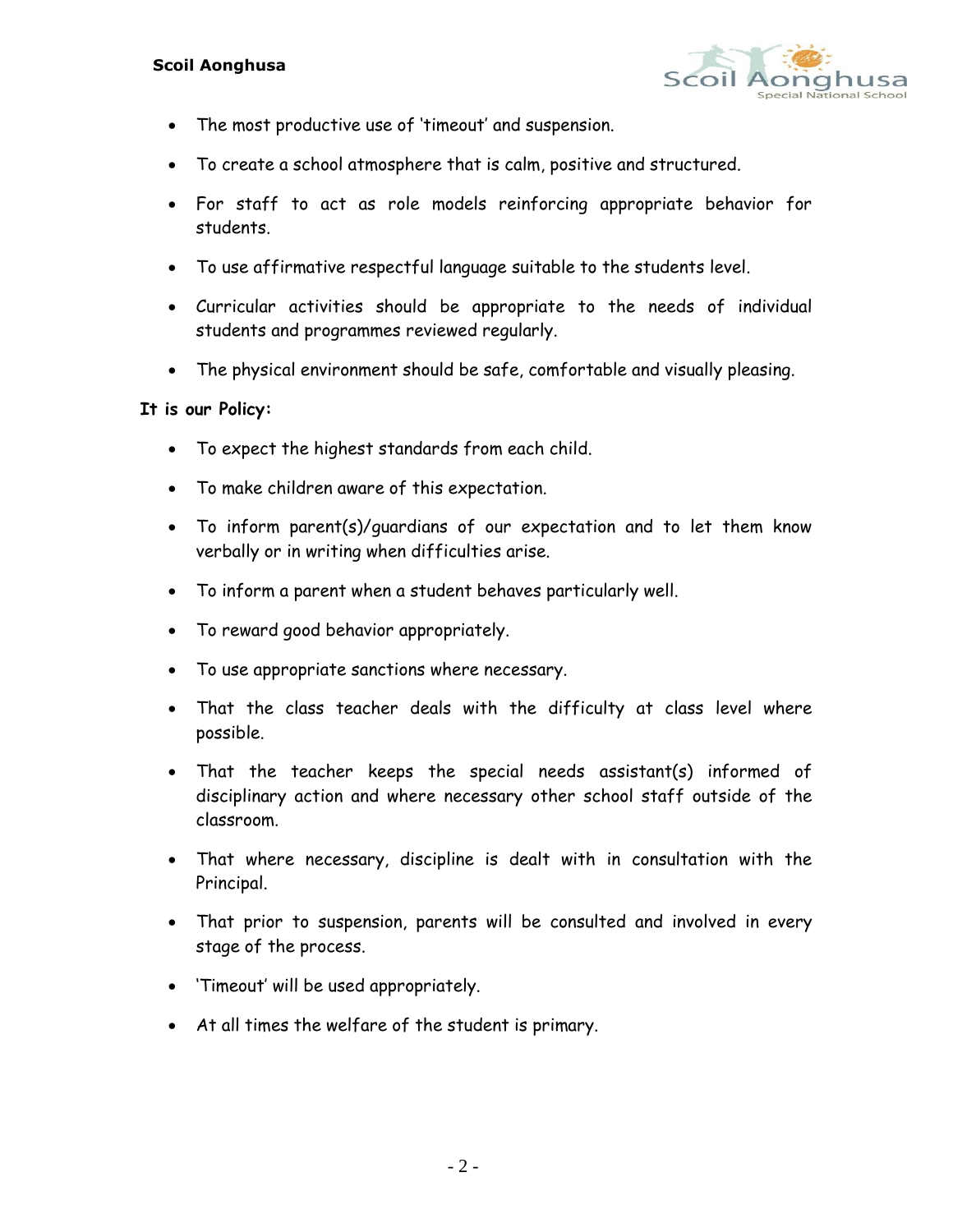

## **General school rules, realistic to the individual pupil.**

#### Care of Myself:

- I come to school clean and tidy.
- I can take care of my own belongings.
- I like to be as independent as possible.
- I always try my best in my work and my behaviour.
- I learn from examples of good behaviour.
- I follow the advice of staff on safety.
- I follow our healthy eating quidelines

### Care of Others:

- I will be kind and respectful to the staff in the school and the other students.
- I will use my good manners, 'please' and 'thank you'.
- I learn about what other people need.
- I learn about how other people like to be treated.
- I like to help others.
- I will behave at all times in the classroom.

Care of the Environment:

- T walk on the school corridors
- I am careful with equipment and toys.
- I help to recycle the school waste.
- I tidy up after myself.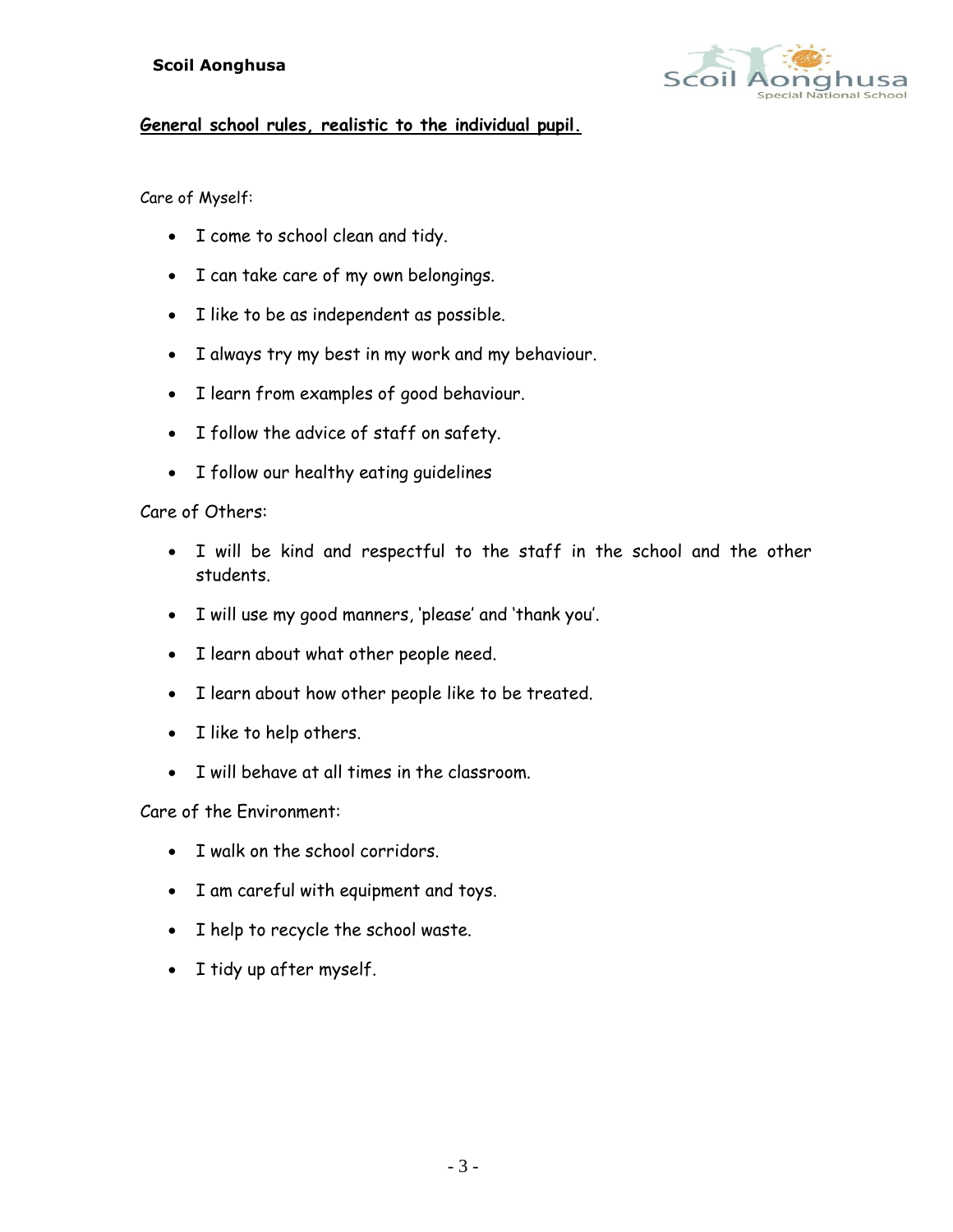

## **Class Rules**

Each class Teacher in consultation with Special Needs Assistant(s) will develop and maintain class rules appropriate to the needs of the students in their care. Class rules will be kept to a minimum and they are to be devised with regard for the health, safety and welfare of all members of the school community. Where possible they should emphasise positive behavior (e.g. 'Walk' and not 'do not run'). Rules will be applied in a fair and consistent manner, with due regard to the age of the students and to the individual difference. Where possible the students will be involved in drawing up these class rules. The class rules will be displayed in the classroom.

## **Incentives/Reward System**

Part of the vision of Scoil Aonghusa School is to help the students achieve their personal best and thus prepare them for life after school. Our rewards system seeks to provide encouragement to all students of all abilities and talents. The student will be encouraged, praised and listened to by adults in the school. Praise is earned by the maintenance of good standards as well as by particularly noteworthy personal achievements.

## **Rewards:**

Whenever possible good behaviour should be praised and bad behaviour ignored and redirected.

Rewards should be instant and often.

Positive/good behaviour may be communicated to the Principal, parents and the general school staff.

## **Incentives:**

These are particular to individual students and classes, the list is not exhaustive.

- Verbal praise.
- Choice of favorite activity.
- Visit to the shop.
- Visit to the Principal.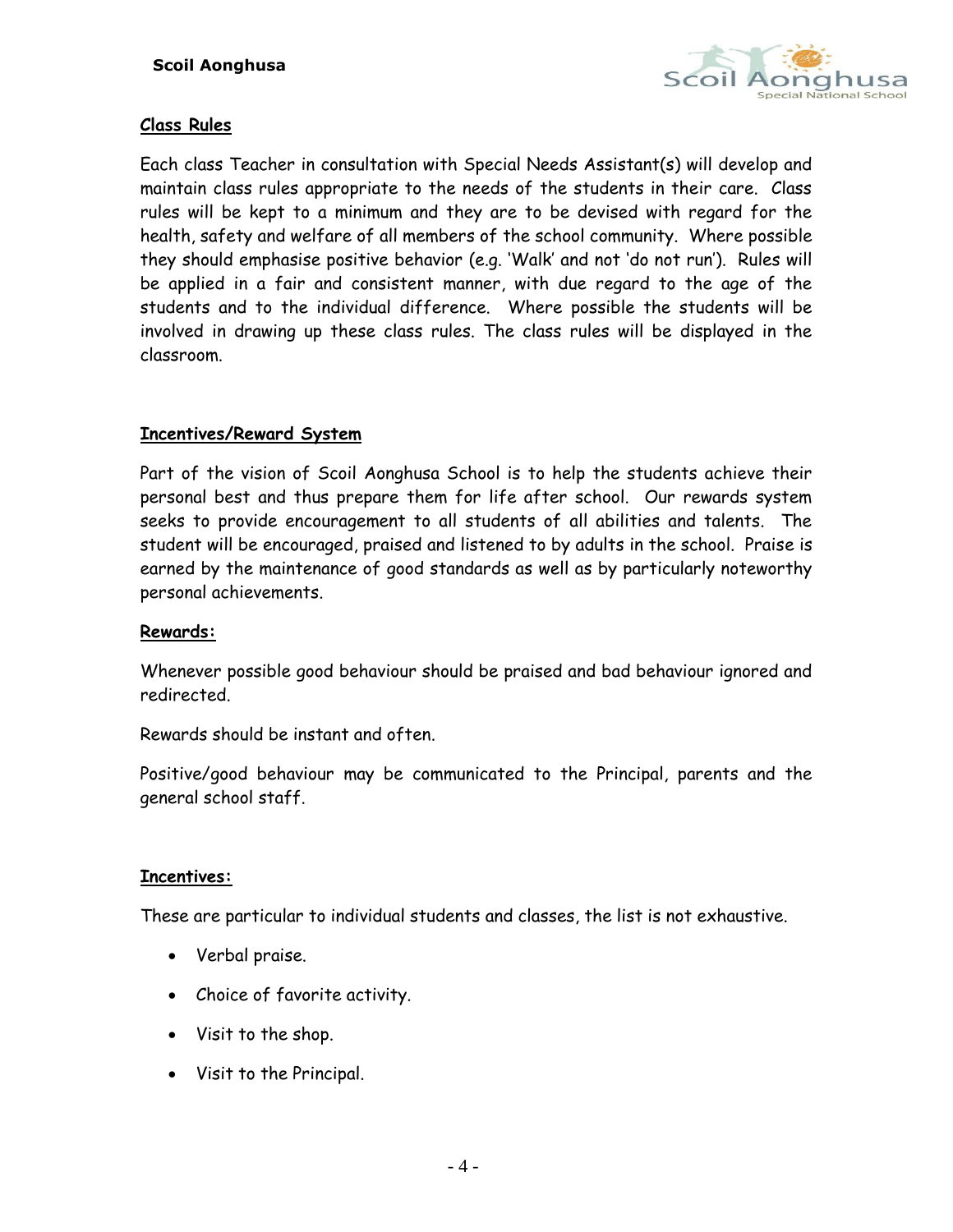

- Game of football.
- Given more responsibility.
- Visit to the restaurant.
- Time on the iPad/computer.
- Stickers (stating achievement).
- Choice to spend time with preferred school friend or staff member.

## **In the event of one pupil hurting another following steps will be adhered to;**

- 1. Teacher/classroom staff will deal with the incident immediately.
- 2. School nurse will be called.
- 3. School Principal will be informed.
- 4. Incident report form will be filled out.
- 5. Parents of both children will be informed of the specific incident.
- 6. Class teacher will decide on how the unacceptable behaviour is managed.

## **Unacceptable/Challenging Behaviour.**

Safety is a priority, the safety of the student, other students and staff must be considered in all cases. Incidents of challenging behaviour, which, give cause for concern for the physical well-being of the student, his/her peers or staff members should always be reported verbally to the Principal and also documented on an incident form (see attached). When filling in the form the information should be as specific as possible. Where it is deemed appropriate, unacceptable behaviour will be highlighted and parents will be informed and involved from an early stage, rather than a last resort. The Principal in consultation with the class teacher will make an informed decision on the basis of each individual case.

A concise record of events and outline of behaviours should be recorded by the class teacher. The involvement of the multi-disciplinary team may be requested to assist and a meeting involving the school, parents and the multi – disciplinary team will be arranged. The Special Educational Needs Organiser (SENO) will be contacted for extra resources where deemed necessary. Professional advice from Psychological Assessments will be invaluable.

Where a behaviour support plan is in place for a student it is important that staff familiarise themselves with the contents and are consistent with its implementation.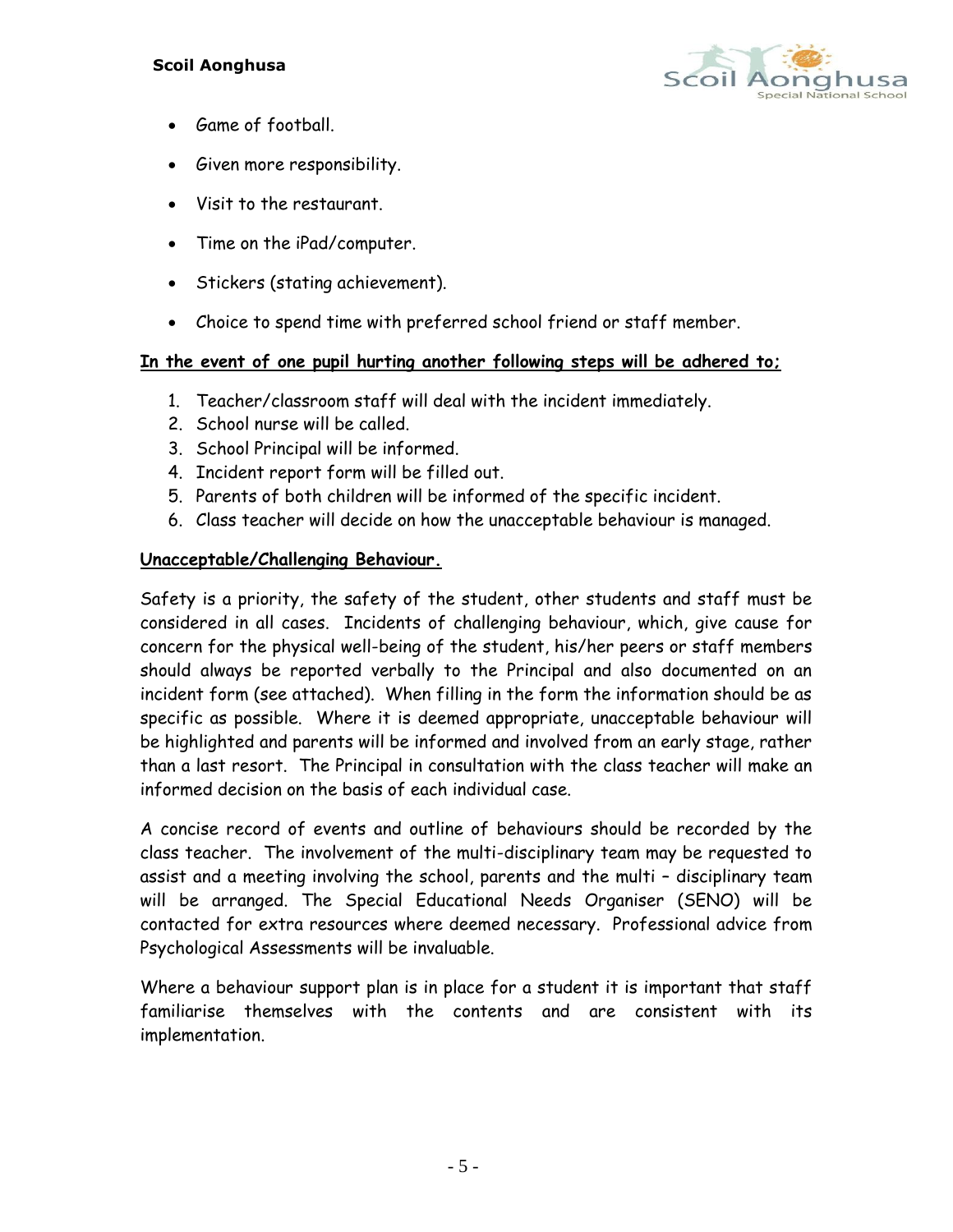

## **Strategies:**

The purpose of a strategy is to bring about a change in behaviour by;

- Helping students to learn that their behaviour is unacceptable.
- Helping them to recognise the effect of their actions and behaviour on others.
- Helping students (in ways appropriate to their age and development) to understand that they have choices about their own behaviour and that all choices have consequences.
- Helping them to take responsibility for their behaviour.
- Redirecting/distracting a pupil.
- Reasoning with/encouraging the pupil.
- Using 'Social Stories' to clarify expectations.
- Using 'Planned Ignoring'
- Defining boundaries.
- Using Cause/Effect/Consequences child's action results in loss of privilege e.g. 'If you complete your task then we will…'
- Using praise and positive attention to reinforce acceptable behaviour.
- Using rewards.
- Fostering peer support.
- Using augmentative communication systems to assist understanding.
- Using the SPHE programme to discuss behaviour in general.
- Using Behavioural Support Plans (which are agreed with parents) where appropriate.
- Using contracts or recording notebooks where appropriate.

(The type of strategy chosen will depend on the competency and ability of the child)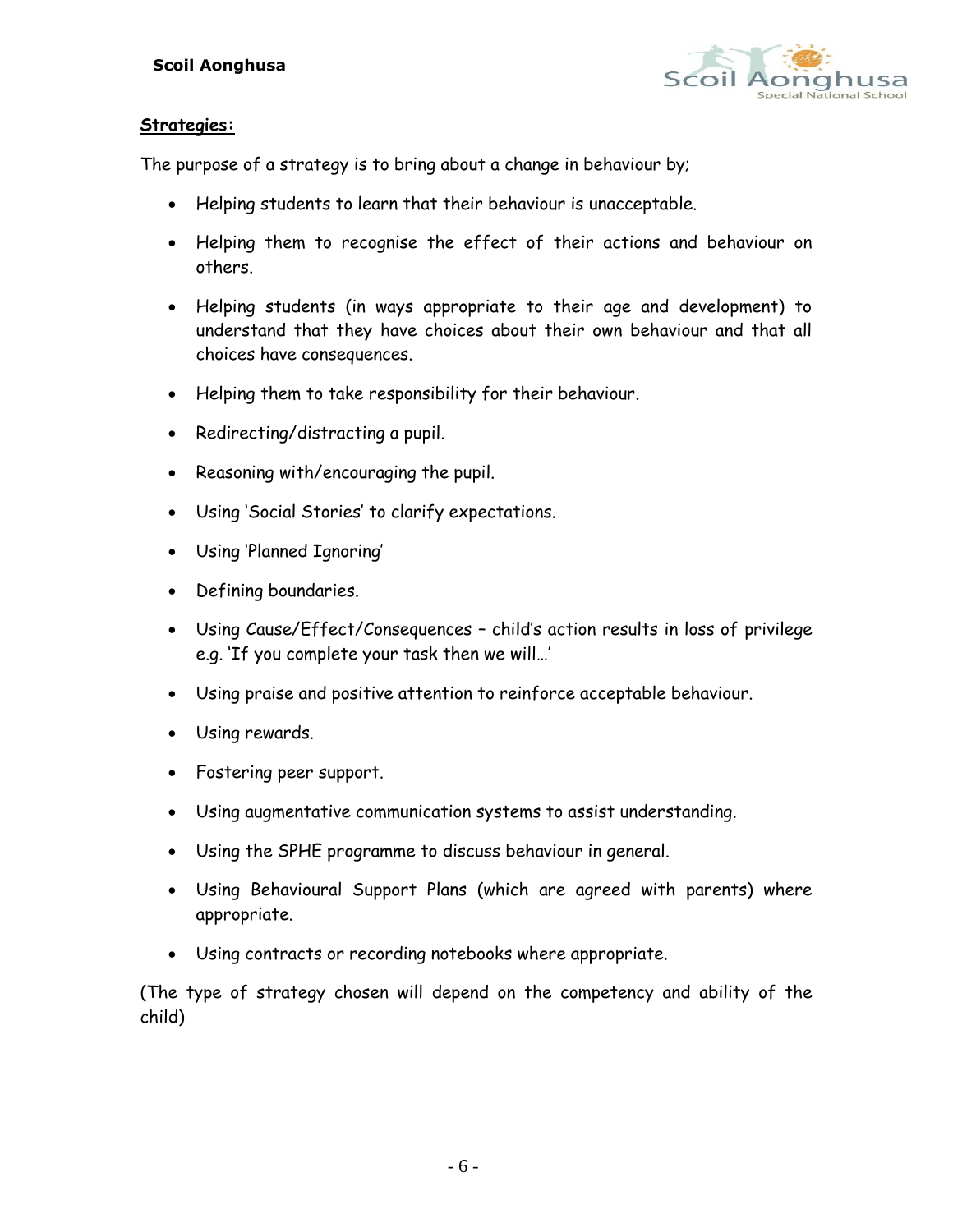

## **The following consequences are used to manage unacceptable behaviour in the school.**

- Use of facial expression.
- Using a firm tone of voice.
- Removing others from the vicinity of the pupil.
- Putting the pupil 'on notice' of a possible consequence of their behaviour.
- Sending home a note or calling a parent on the phone.
- Withdrawal of privileges for a reasonable period of time realistic to the individual pupil.
- Sending a pupil to the Principal.
- Carrying out a useful task in the school.
- Temporarily removing a student from the classroom to a supervised location.

## **It is NEVER acceptable to use the following strategies;**

- Physical punishment or threat of physical punishment.
- Ridicule, sarcasm, remarks likely to undermine a student's self-confidence.
- Public or private humiliation.
- Sanctions given to whole groups in cases of individual wrong doing.
- Leaving a student in an unsupervised situation (e.g. a corridor) while in the care of the school.
- Persistent isolation of or ignoring a student in class.
- Invading a pupil's personal space.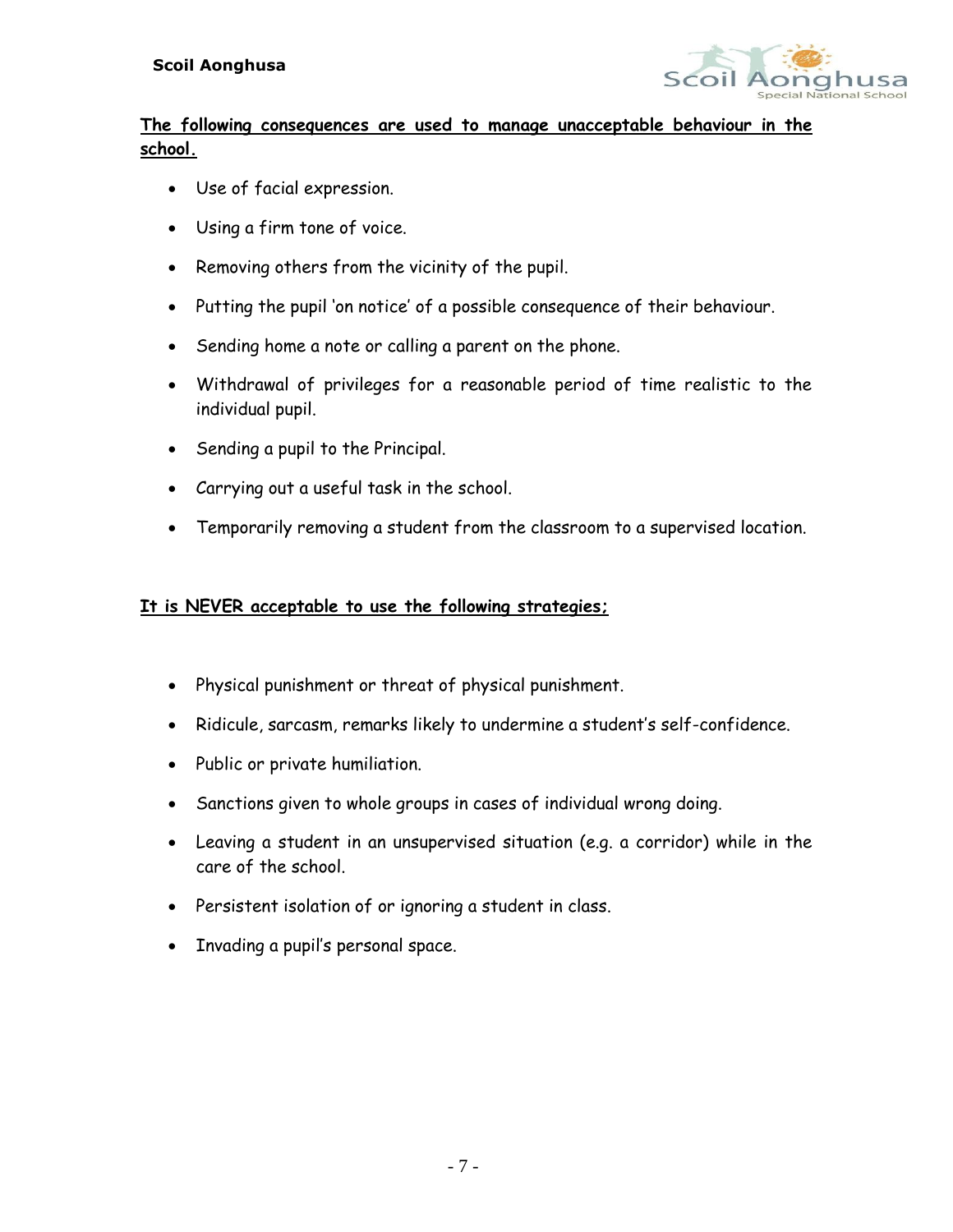

**Where behaviours persist or pose a persistent challenge to other pupils or staff, the school uses the following processes.** 

- **1.** Referral to the school psychologist.
- **2.** Establishment of a Behaviour Support Plan (in consultation with parents and members of the multi – disciplinary team)
- **3.** Frequent meetings/phone calls to parents as part of the process.
- **4.** Keeping incident reports where applicable (copies of which are available to parents)
- **5.** Informing the Special Educational Needs Organiser (SENO) of the need for possible resources for the pupil.
- **6.** Sourcing extra training for staff.

Aggressive, threatening or violent behaviour towards a teacher, SNA or pupil will be regarded as a serious misbehaviour. For repeated instances of serious misbehaviour parents may be asked by the Principal to take the child home for the rest of that day. Following this the parents concerned will be invited to come to the school to discuss their child's case with the Principal and class teacher and to formulate a plan of action.

*In extreme cases, where all internal processes have been exhausted and the Board of Management is of the opinion that the school does not have the resources to meet the challenge posed to the welfare of the pupil, other pupils or staff, the Board will follow the procedures and guidelines as stipulated in the Education Welfare Act 2000, Section 24 with regard to suspension and expulsion. This action will be taken when there is no alternative and only with due consultation with parents, the National Education Welfare Board and school staff.*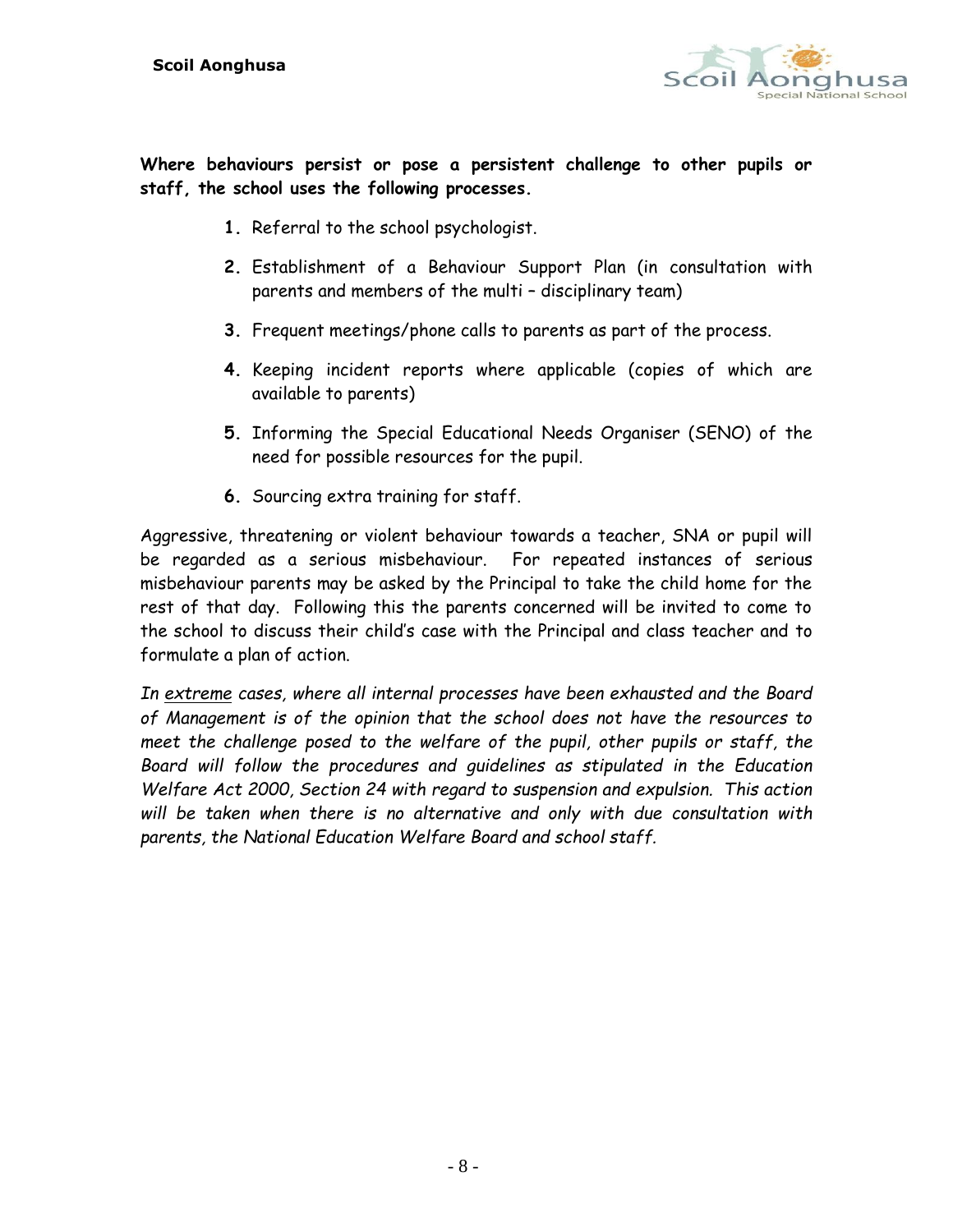

#### **Removal of Suspension;**

Following or during a period of suspension, the parent(s)/guardians may apply to have the pupil reinstated to the school. The parent(s)/guardian must give a satisfactory undertaking that a suspended pupil will behave in accordance with the school code and the Principal must be satisfied that the pupil's reinstatement will not constitute a risk to the pupil's own safety or that of the other pupils or staff. The Principal will facilitate the preparation of a Behaviour Plan for the pupil if required and will re-admit the pupil formally to the class.

#### **Communicating with Parents;**

Communicating with parents is central to maintaining a positive approach to dealing with children. Parents and teachers should develop a joint strategy to address specific difficulties, in addition to sharing a broader philosophy, which can be implemented at home and in school.

A high level of co-operation and open communication is seen as an important factor encouraging positive behaviour in the school. Structures and channels designed to maintain a high level of communication among staff and between staff and parents have been established and are being reviewed regularly.

Parents are encouraged to talk in confidence to teachers about any significant developments in a child's life (in the past or present), which may affect the child's behaviour.

#### **The following methods of communication are to be used within the school;**

- Informal/formal parent/teacher meeting.
- Through children's communication diaries.
- Letters/notes from school to home from home to school.
- Telephone.

Staff well-being and welfare is paramount within the school. Where a staff member or members are involved in an incident of challenging behaviour and may even get hurt during this, the Board of Management through the Principal will endeavor to do its utmost to support individual staff members both medically and emotionally. The Principal shall be available to staff members on request to discuss individual cases.